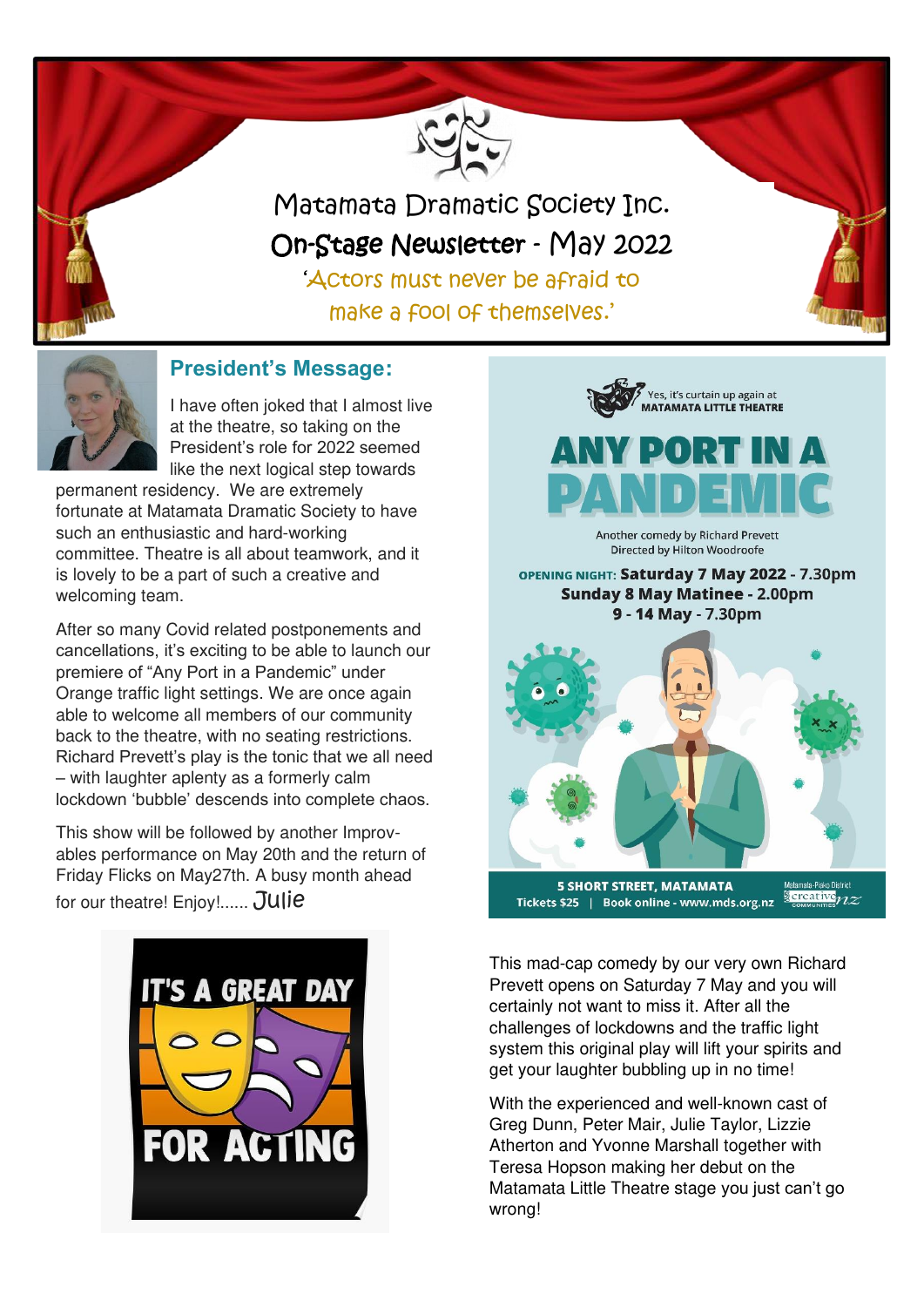Director Hilton Woodroofe tells me that it has been a rare privilege to work with Richard together with such a wonderful cast.

Of course no production is complete without an awesome production crew this time including Murray Weal back in the lighting and sound box as well as constructing the set. As always, Eileen Weal weaves her magic with the set décor. Chris Stead takes on the role of stage manager once again as well as being the property manager and Megan Jeffcoat has been the all-important prompt.

Book your seats so you don't miss out on this funfilled and uplifting yet thought provoking comedy.

#### **THE IMPROV-ABLES**



**One Night Only on 20 May at 7.30** 

**Come along for a rip roaring laughter filled evening! Tickets \$10** 

# **BOOK ONLINE at www.mds.org.nz**

#### **FRIDAY FLICKS**





We are delighted to announce that the next movie to be shown will be one we had to put on hold due to COVID.

# **'The Ideal Palace'**

A delightful French film about Cheval, a postman who travels very day along the Drôme. He meets the woman of his dreams and from their union Alice was born. He then throws himself into a crazy gamble for her, to build an incredible palace with his own hands. This film is based on a true story.

# **FRIDAY 27 MAY 2022 AT 7.30PM**

**Book online at [www.mds.org.nz](http://www.mds.org.nz/)** 

#### **INTRODUCING TERESA HOPSON**

Making her debut performance with MDS



Although Teresa has performed in a number of shows with Matamata Musical Theatre playing the part of Lisa, the young PA in 'Any Port in a Pandemic', is a first with our Dramatic Society.

When I met Lisa at rehearsals she told me that "working with the Musical Theatre has been really rewarding, fun and a great learning experience, however, now I have the opportunity to take part in my first show on stage with the Dramatic Society, which is really exciting.

I have very much enjoyed being a part of this amazing and incredibly talented cast and thank Hilton for the opportunity to be a part of this production. It has been fun bringing Lisa to life, although any pandemic is not fun, this has been! B*ut lockdowns don't last long*  right?*"*



# **PETER SAVES THE DAY**

When a cast member has to drop out of a production for whatever reason, it is a real headache for the director especially when you have been rehearsing a while.

However, when this happened with regard to the part of the

young financial advisor in 'Any Port in a Pandemic' director Hilton had to cast his net wide and who should he hook but well-known actor Peter Mair. With his youthful, boyish looks Peter is absolutely perfect for the part.

Always a favourite with local audiences Peter does admit that taking on this role was certainly a challenge. It was a busy time work-wise and of course Peter is also a talented musician with his band commitments to honour.

*"Taking on the part when the cast was already*  well into rehearsals is never easy and it was a busy time however now we have the holidays and *I can really concentrate on the play."* Peter told me at rehearsals the other day. I think he is made for the part and will be a winner on opening night!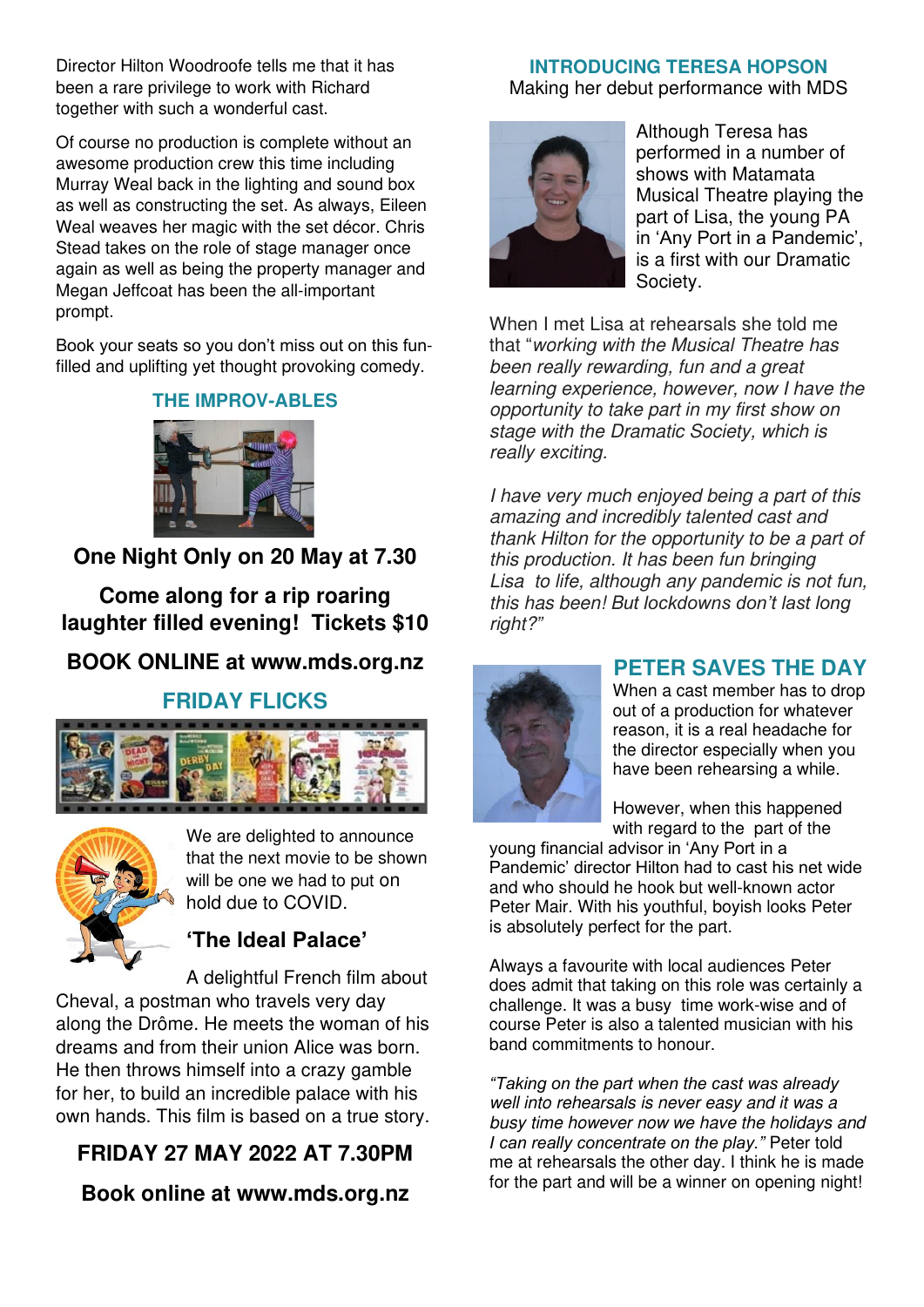#### **HELP! I NEED SOMEBODY, HELP!**

With any production a director has to cope with cast being away for various reasons and COVID only heightened this so stand-ins are vitals and Hilton and the cast couldn't have done without the support of Bob Blackwell, Eileen Weal and Talbot de Jong who stepped in to read parts during the rehearsals. Like any production it's all about these willing volunteers and team-work. The plays are 'Last Tango in Little Grimley' by David Tristram directed by Korstiaan Prins and

# **AUDITIONS! AUDITIONS!**

**for the Mid-Year One Act Festival Sunday 15th May at 2.00pm At the Little Theatre** 

For the hilarious play "Chook, Chook' by Fiona Farrell to be directed by Julie Taylor Contact Julie [022 0608 669](tel:+64220608669) for further details **Then on Sunday 22 May at 2.00pm**  For the play 'Last Tango in Little Grimley' by David Tristram directed by Korstiaan Prins Contact Korstiaan on [021 931750](tel:+6421931750) For further details **Production dates June 29-3 July 2022**



# **Another Side To Shakespeare**

The other evening my daughter and I watched a fascinating film about what could have happened when Shakespeare returned home to his family after the Globe Theatre burnt down.

**All Is True** is a 2018 British fictional historical film directed by [Kenneth Branagh](https://en.wikipedia.org/wiki/Kenneth_Branagh) and written by [Ben Elton.](https://en.wikipedia.org/wiki/Ben_Elton) It stars Branagh as playwright [William Shakespeare,](https://en.wikipedia.org/wiki/William_Shakespeare) Dame Judi Dench as his wife Anne Hathaway and Ian McKellen as the Earl of Southampton Shakespeare's patron to whom he wrote 154 sonnets for. The film takes its title from an alternative name for Shakespeare's play [Henry VIII](https://en.wikipedia.org/wiki/Henry_VIII_(play)).

After the [Globe Theatre](https://en.wikipedia.org/wiki/Globe_Theatre) burns down in 1613 during a performance of Shakespeare's play [Henry VIII](https://en.wikipedia.org/wiki/Henry_VIII_(play)), [William Shakespeare,](https://en.wikipedia.org/wiki/William_Shakespeare) aged 49, returns home from London to [Stratford-](https://en.wikipedia.org/wiki/Stratford-upon-Avon) [upon-Avon](https://en.wikipedia.org/wiki/Stratford-upon-Avon)<sup>]</sup> to re-join his wife, Anne [Hathaway.](https://en.wikipedia.org/wiki/Anne_Hathaway_(wife_of_Shakespeare)) Branagh's makeup was so good that at first we didn't recognise him! You can see why from the poster. Shakespeare and Anne had a distant relationship, as he has spent most of their married life working in [London,](https://en.wikipedia.org/wiki/London) and she was an illiterate down-to-earth country woman who stayed at home looking after the children. Their marriage never really recovered from the death of their son [Hamnet,](https://en.wikipedia.org/wiki/Hamnet_Shakespeare) aged 11, in an outbreak of [plague](https://en.wikipedia.org/wiki/Bubonic_plague) in Stratford while Shakespeare was in London. On returning back to the family home Shakespeare apparently spent his time tending to the family garden, though not very successfully.

To see these doyens of the English theatre such as Sir Kenneth, Dame Judy and Sir Ian portray such wonderful characters was a theatrical delight  $-$  it was acting at it's very best and hearing Shakespeare's words spoken so superbly by these world class actors was moving and absolutely magical.

Perhaps our Friday Flicks sub-committee could see if we could obtain the rights so we could show it.

> **WHAT'S COMING UP ON STAGE AROUND & ABOUT Matamata Musical Theatre**